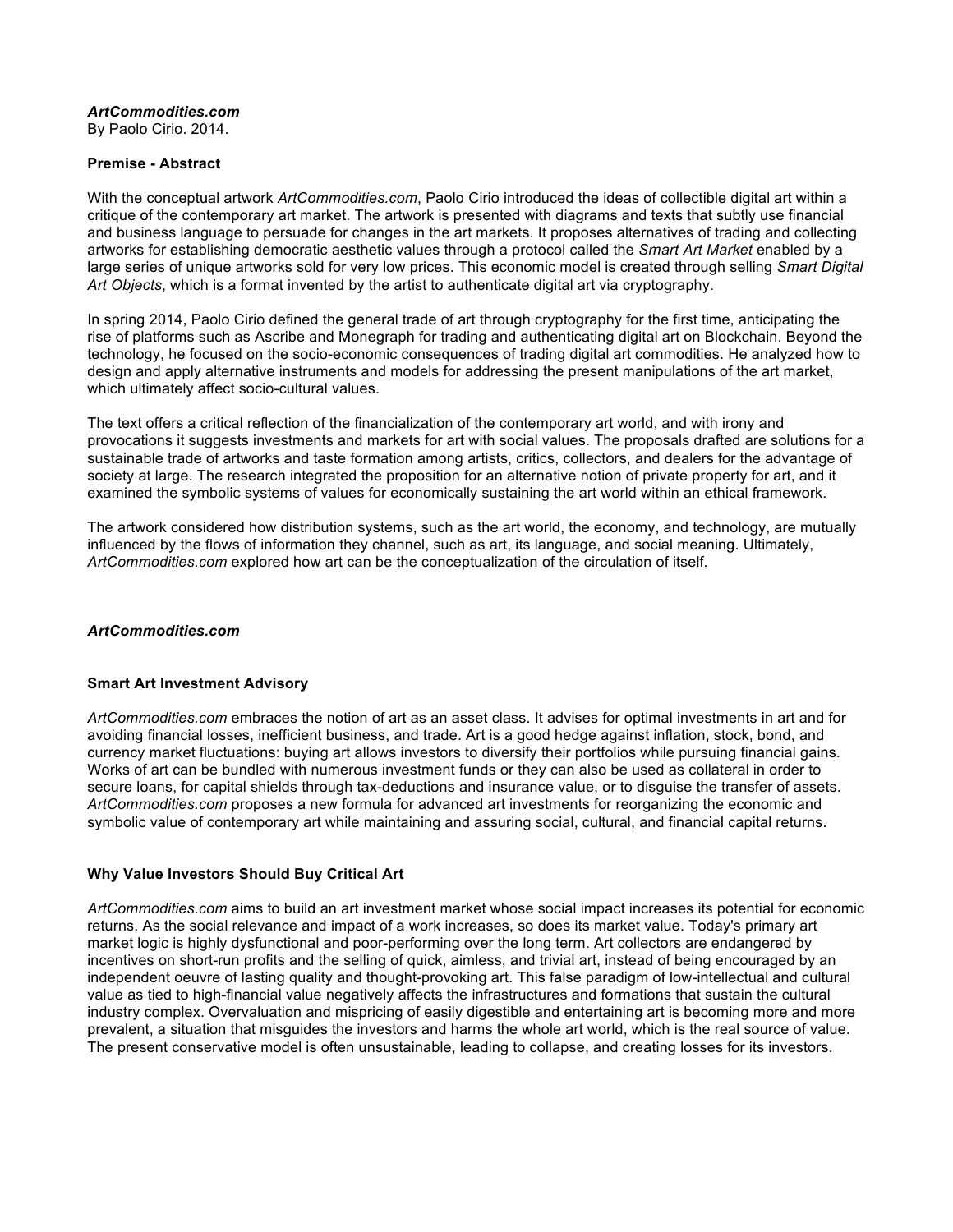### **A simple economic analysis on the production of values of artworks**

Symbolic value can be exchanged for high economic value, however commercial value is often exchanged for the symbolic, making the market unreliable. Misleading dominant economic forces have influenced popular taste and the artistic canon, which ultimately determines a false system of values. *ArtCommodities.com* is committed to building symbolic and intellectual capital for creating a new market value of art, and promoting the equation between social value, artistic significance and economic development. Art is a concept of value constantly requiring its own reevaluation. However, the factors influencing the valuation and validation of contemporary art, artistic reputation, and credibility are too often determined by the economic conditions and status of its producers, dealers, and buyers. *ArtCommodities.com* wants to invert this paradigm, and assert a new scenario where the social validation of art influences its economic value, which is then redistributed to the social bodies that fuel and create the art economy itself. Economic evaluation should be democratic, hence conditioned by discernible quality and accessible artworks. *ArtCommodities.com* promotes a new age of critique, awarding prestige and cultural capital to critical art, and encouraging its appreciation by popular audiences. Many have questioned the authority of cultural experts and how they could legitimate their own valuations to generate estimations for inflating the value of artworks. Today, within the sphere of the contemporary visual arts, the agents whose interests determine the dominant values of art are mainly large institutional investors. Through their acquisitions these agents shape artistic reputations and taste, and establish the art market's elitist character. The role of the public expert has been gradually replaced by financial ventures in the art market, which has shifted both intellectual and monetary values to bend to these power dynamics. Experts themselves have lamented this questionable inflation of superficial values in the art market, a scheme that ultimately harms both collectors and artists.

#### **Some common art market deceptions**

1) Insider trading via privileged access to information is common practice. Dealers often offer art to auctions to drive prices up by bidding on their own sales, or they simulate sales by lending artworks to institutional investors for inflating their relevance. The lack of independent information on this trade endangers everyone in the art market.

2) Dominant art funds have higher acquisition budgets than public museums, and are able to manipulate the art market and extend their influence on the art world through tax-deductible donations to museums, sponsorships, and several types of advertorials in art publications.

3) Some collectors and art investors may only support artists who are subject to a celebrity or fashion logic, rather than artists who represent the real spirit of the time and medium of the contemporary.

## **Goals for high performance investments and acquiring social reputation and prestige as art collector**

1) Establishing transparency in the market about prices and ownership by utilizing reliable sources of information.

2) Creating a market to maintain independent and autonomous production with democratic valuation of art that guarantees economic stability.

3) Supporting art that represents meaningful social and historical process, or art with socially transformative purposes.

### **Smart Art Economic Model**

The economic model for a *Smart Art Market* presents a new logic of trade and valuation, ensuring fair access, distribution, and acquisition for every type of art collector. It proposes a business model for contemporary art sales based on abundance and not on scarcity, driven by transparency and reliant on a mass of collectors, rather than a select few. Investing in abundant collectable artworks can be seen as owning blocks of shares of a financial commodity. Collectors from the *Smart Art Market* can invest in this type of art commodity and they are supported by a discerned and accessible valuation system.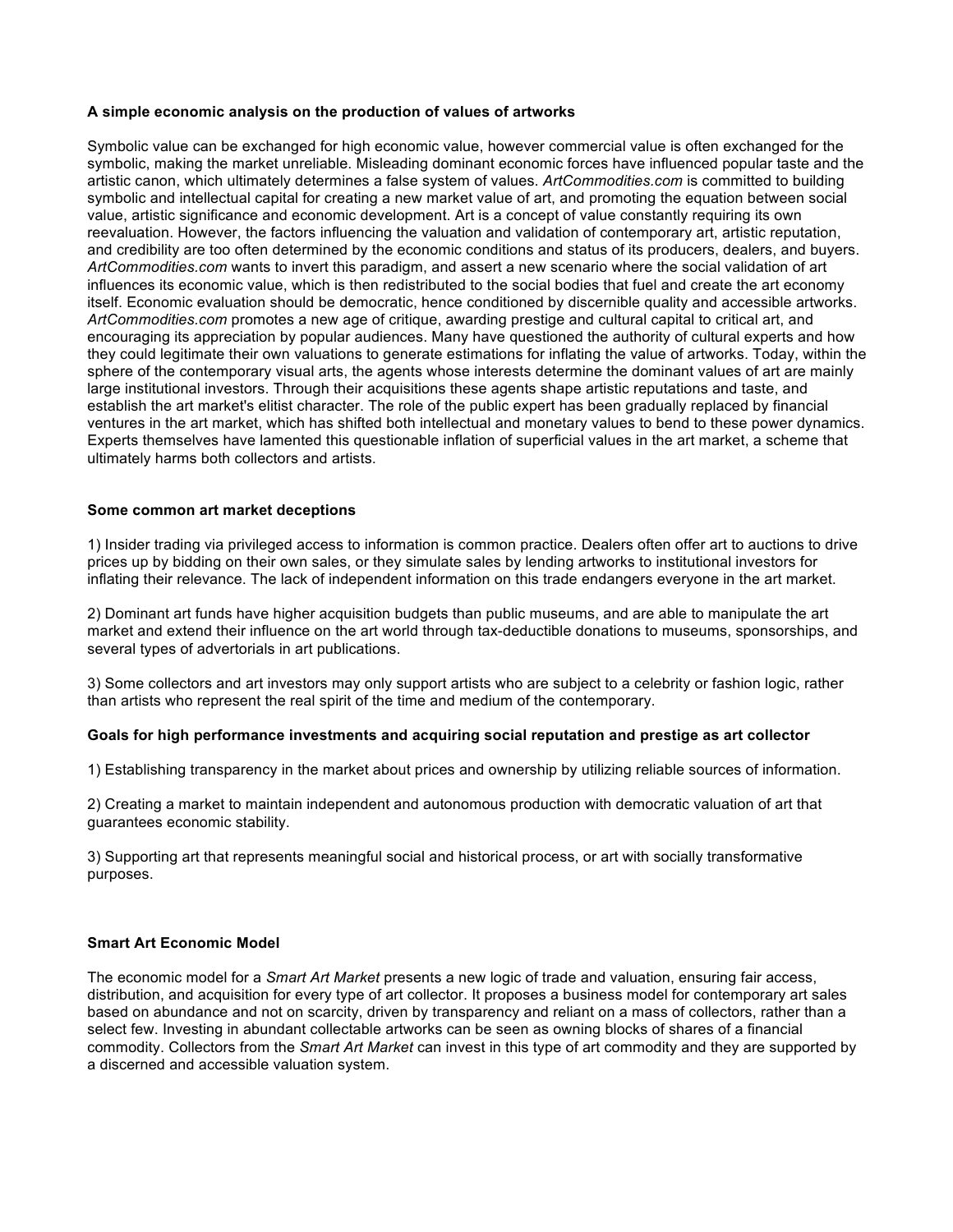## **Business goals of ArtCommodities.com**

1) Providing the collectors an alternative art financial investment portfolio with cost-effective solutions.

2) Reestablishing the real economic and social values of art, which are the foundations of a healthy market.

3) Competing against an unregulated, opaque, and volatile market which is producing financial losses and mistrust.

## **A mediation system for innovating systems of value**

The *Smart Art Market* proposes an economy similar to those of other cultural industries, in which profit is driven by appreciation by a large audience. This model circumvents traditional intermediaries or middlemen within the market, allowing for direct exchange between producers and consumers of cultural products, and new patterns of taste formation within the art industry. Shifting the sale of contemporary art to a model more similar to those proposed within music and cinema enables mass collectors to express their opinions visibly and widely, challenging the separate status of the professional critic, and inaccessibility in the art market. Such collaborative filtering would enable a new process for the creation and assignment of cultural value.

## **Leverage technology opportunities**

The *Smart Art Market* leverages digital and network technologies to advance today's art trade. Internet networks facilitate, accelerate, and expand the distribution of art commodities, which increases potential access to investment by any demographic capable of market exchange. Easy reproduction of digital artifacts is another benefit that increases the access and share of copies of art commodities for viral-marketing. Yet, the uniqueness of the individual artworks is assured by crypto-algorithms that sign and verify the authenticity of the artworks. This means of ensuring the authenticity of digital artworks is a new opportunity for the art market. The mathematical impossibility of art forgery of *Digital Art Commodities* ensures the investment of the art collectors against fraudulent activity that frequently occurs in the traditional art market.

#### **Costs of production**

The artworks that are traded within this model are by nature cost-effective, due to the low material resources required for their production. As such, the prices of art commodities are independent of these concerns. This inherently low cost of management and fabrication is a characteristic that is specific to the model and technology of the *Smart Art Market*. This particular model supplements the opportunity for higher financial returns for both artist and collector, while refining the intrinsic value of the artwork. Instead, the traditional art market often needs a substantial cash flow or liquidity to cover production, transport, marketing, and transaction costs, which limits the creation of artworks to high-earning artists or galleries and excludes critical and socially valuable art from the market. Furthermore, this model would eliminate many traditional upfront and additional costs of the art market including insurance, handling, storage, shipping, preservation, and ownership costs, which are negative cash flow assets. Low-maintenance circulation and easily-transferred art commodities would also potentially lower carbon footprints.

## **Protocol for the Smart Art Market for Critical Art**

- The market must be an open system of valuation, distribution, and trade.
- It promotes collecting with the aim of creating economic value for art with a critical edge and function.
- It is not a donation or crowding-source model, nor a form of patronage. Instead, it embraces personal expressive needs for possessing art that matters.
- It ensures access to the ownership of critical artworks enabled by affordable prices and simple digital platforms.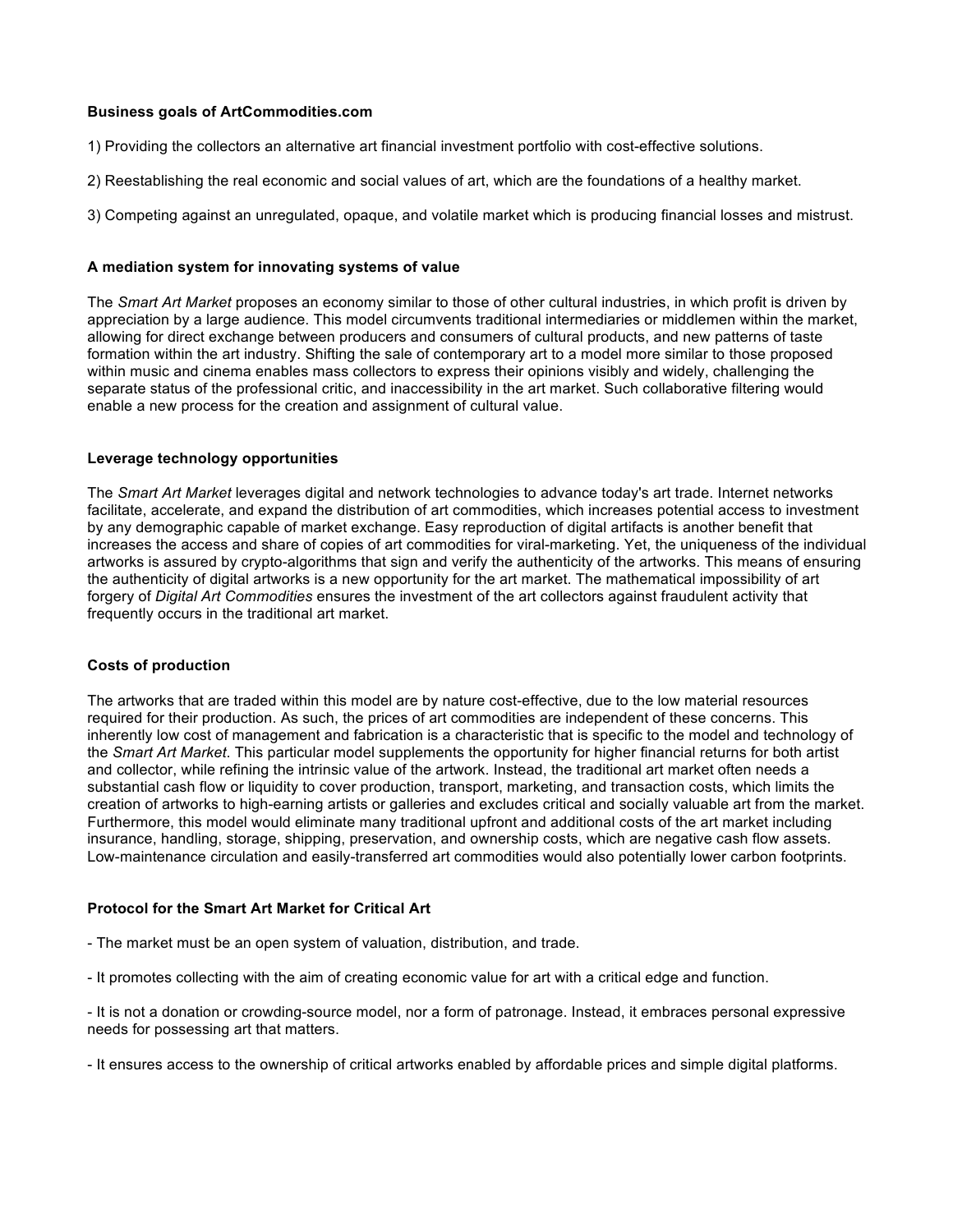- Abundance and accessibility are favored over a model of scarcity, while social value is democratically established and preserved within a sustainable economy.

- Artworks sold through *ArtCommodities.com* are characterized as large series of unique pieces without multiples. Every art piece has unique characteristics, while the series of the same artwork can be composed of hundreds of thousands of pieces.

- The economic value of the individual art piece is intrinsic to its social, historical, and aesthetic value, which is determined by a wide audience that judges the social, emotional, and visual qualities that the piece offers to them.

- The authenticity and certification of the original and unique artwork is guaranteed by crypto-technology within digital signatures on a unique certificate of authenticity, the contract of ownership, and fingerprints for the individual art piece.

- Physical and digital copies of the artworks may be produced by collectors, furthering the premise that the value of a work increases as it is shared. Removing any restrictions against the reproduction of high resolution or printed copies of the artworks allows for them to multiply in infinite copies and modifications.

- The artwork can take any form and medium, including digital files, as long as the production and management costs for the series are incidental to the final sale price.

- The sale and resale of the artwork can take place with or without an intermediary, such as an art dealer, based on the contract's terms set between the artist and collector.

#### **Access to the market**

The model proposed has the ambition to bring quality art to the masses at affordable prices, enabled by its low transaction costs and little to no reliance on material resources. Today only a few can access and make use of the art market, which consequently radically affects the very meaning of art and its social role. Democratizing the art market through lower priced collectibles and digital distribution changes how art is consumed and experienced, thereby raising returns for both collectors and artists. Furthermore, better access to the market transcends the simple idea of making the market more democratic through lower prices, as today contemporary art suffers from a narrow audience and reach. This new model would generate wider interest in critical artworks, elevating both their social and economic significance.

### **Smart Digital Art Objects**

*Smart Digital Art Objects* are digital artworks in form of digital files that are certified by the artists.

A Digital Object is usually considered a digital file with any type of format and information, like a picture as a jpeg, a song as a mp3, or video files and even texts. Usually digital objects are infinitely duplicable. However it's possible to authenticate and certify the uniqueness of a digital object by attaching to it digital signatures, fingerprints, and contracts through cryptography's digital algorithms.

The potential of cryptographical certification also enables these digital art objects to be exchanged as property - like any other type of art object - which can be claimed through possessing the cryptographic keys for the object.

This type of property is different than the others we used to know. The object is still infinitely duplicable, easy transferable and it can be used and accessed by anyone, yet it has a defined owner.

This evolved and hybrid notion of private property is liberating the potential of properties to be enjoyed by anyone, while allowing private ownership. Copies of the property can be shared by everyone to prosper from the distribution of benefits generated from the actual goods, while the owner of the property is still able to care for it and claim ownership over the property.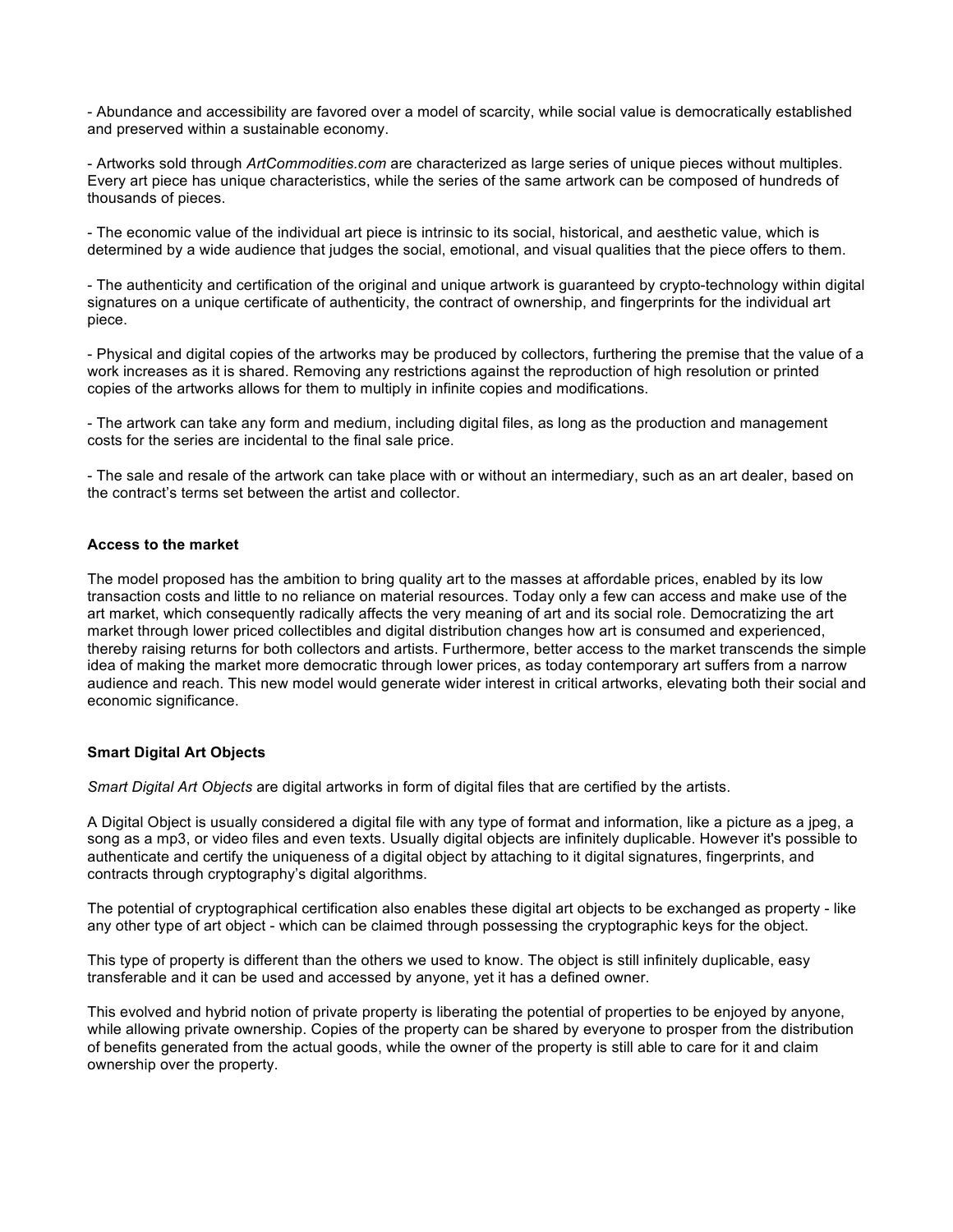Specifically, digital objects can be exchanged between peers, and yet can only have a single owner. They can be protected against theft and forgery through the use of cryptography, which assure their ownership.

The *Smart Digital Art Objects* look like regular files. When they are bought and owned by a collector they come with documents as such as Certificates of Authenticity validating the authorship, a contract attesting and defining the trade and ownership's terms, and records to prove the uniqueness and the origin of the artwork.

As in the traditional model, the ownership is certified and verified by documents that are signed by the parties involved in the transaction and the records that indicate the details of the property. With cryptography, the signatures, contracts, and records have refined security protocols fully embedded in property certification and verification systems. Although the cryptography is complex, owners of digital art objects don't need to know anything about it, because of the universality of the verification systems.

### **Smart Art Trade**

The *Smart Digital Art Object* as defined by *ArtCommodities.com* is meant to strike a balance between the logic of an art market that thrives on privileging the unique object, and a contemporary visual culture that demands and is improved by increased public accessibility.

As such, each buyer receives both a public and privately encrypted version of the digital file. These dual iterations of each digital work allow for individual ownership, while at the same time enabling the public sharing of the work.

In a symbiotic relationship of financial and social value, the public dissemination and accessibility of these digital artworks will result in their increased social impact, which will in turn increase the monetary value of their private ownership.

#### **Text and concept by Paolo Cirio.**

Published on June 1<sup>st</sup> 2014. Revised on July 10<sup>th</sup> 2017. Research from November 2013.

### **Notes & Bibliography:**

Books:

"Contemporary Art and Its Commercial Markets. A Report on Current Conditions and Future Scenarios" by Maria Lind, Olav Velthuis (Eds.) "The Value of Nothing" by Caleb Larsen "Financialization of Art" by Mark C. Taylor, Columbia University

"The Price of Everything...Perspectives on the art market" by Martin Braathen "Art price and value" catalogue exhibition by Piroshka Dossi and Franziska Nori "High Price: Art Between the Market and Celebrity Culture" by Isabelle Graw "On (Surplus) Value in Art" by Dietrich Dietrichson "The Auction is the Action" by Barbara Rose "A Certain Lack of Coherence" by Jimmie Durham. "What is Critique?" by Michel Foucault "The Accident of Art" by Paul Virilio "The Conspiracy of Art" by Jean Baudrillard "Against Art and Artists" by Jean Gimpel Movies: "The Great Contemporary Art Bubble" film by Ben Lewis "A Crime Against Art" film by Hila Peleg Articles: "Take the Money and Run? Can Political and Socio-critical Art "Survive"? by Martha Rosler "Politics of Art: Contemporary Art and the Transition to Post-Democracy" by Hito Steyerl